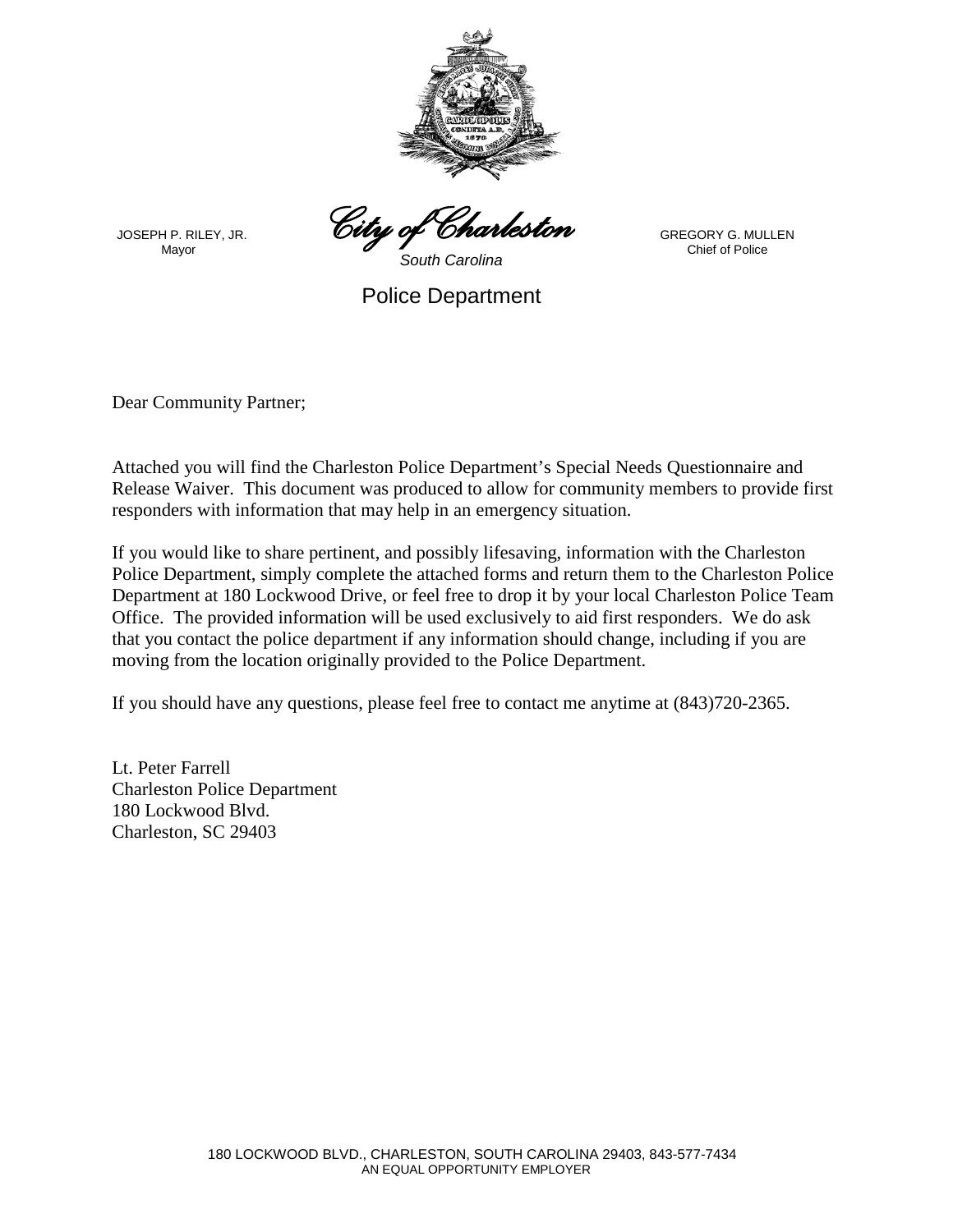## **CHARLESTON POLICE DEPARTMENT**

## SPECIAL NEEDS QUESTIONNAIRE



| 1. |                                                        |
|----|--------------------------------------------------------|
| 2. |                                                        |
| 3. |                                                        |
| 4. |                                                        |
| 5. |                                                        |
| 6. |                                                        |
|    |                                                        |
|    |                                                        |
|    |                                                        |
| 7. | <b>Physical Description:</b>                           |
|    | Height:                                                |
|    | Weight:                                                |
|    | Hair Color:                                            |
|    | Eye Color:<br>$\overline{\phantom{a}}$                 |
|    | Race:<br><u> 1989 - Johann Barnett, fransk kongres</u> |
|    | Gender:                                                |